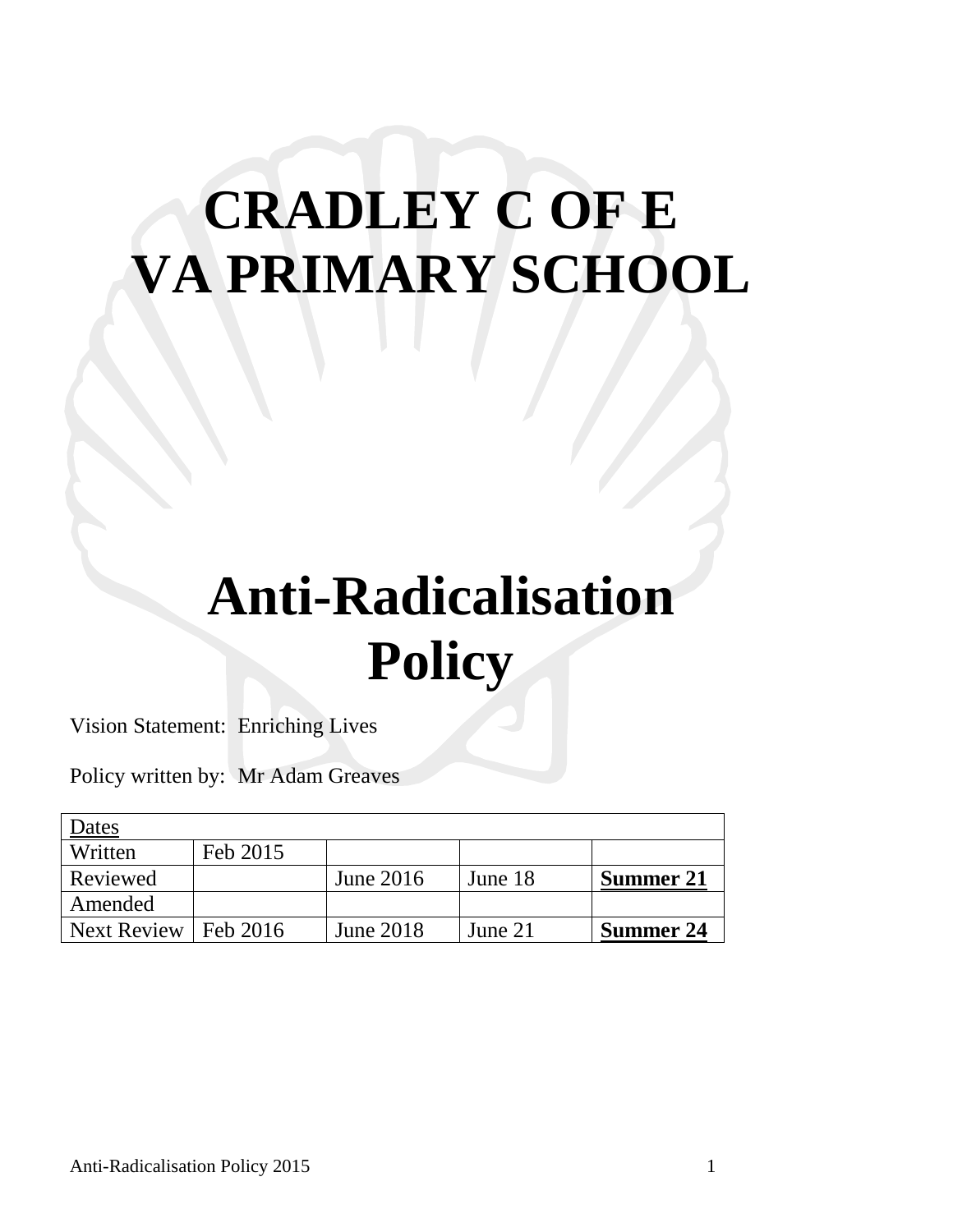## **CRADLEY C of E VA PRIMARY SCHOOL**

#### **ANTI-RADICALISATION POLICY**

#### **1, Introduction**

- 1.1, Cradley CE Primary School is a Church of England Primary School where our core Christian values underpin every aspect of our school life.
- 1.2, All these promote our mission statement of "Enriching Lives"

#### **2, Aims of the School**

- 2.1, Cradley CE Primary is fully committed to safeguarding and promoting the welfare of all of its pupils. As a school we recognise that safeguarding against radicalisation is no different from safeguarding against any other vulnerability.
- 2.2, At Cradley CE Primary all staff are expected to uphold and promote the fundamental principles of British values, including democracy, the rule of law, individual liberty, and mutual respect, and tolerance of those with different faiths and beliefs.
- 2.3, In formulating this policy, the Governors have taken account of the guidance from the Department of Education (DfE) who has called for all public bodies to make explicit their preventative measures to minimise the threat of extremism in their setting.

#### **3, Definitions and Indicators**

- 3.1, Radicalisation is defined as the act or process of making a person more radical or favouring of extreme or fundamental changes in political, economic or social conditions, institutions or habits of the mind.
- 3.2, Extremism is defined as the holding of extreme political or religious views.
- 3.3, The Governing Body has a zero tolerance approach to extremist behaviour for all community members. We rely on our strong values to steer our work and ensure that the pastoral care of our pupils protects them from exposure to negative influences.

#### **4, Aims and Principles**

- 4.1, The main aims of this policy statement are to ensure that staff are fully engaged in being vigilant about radicalisation; that they overcome professional disbelief that such issues will not happen here and ensure that we work alongside other professional bodies and agencies to ensure that our pupils are safe from harm.
- 4.2 The principal objectives are that: